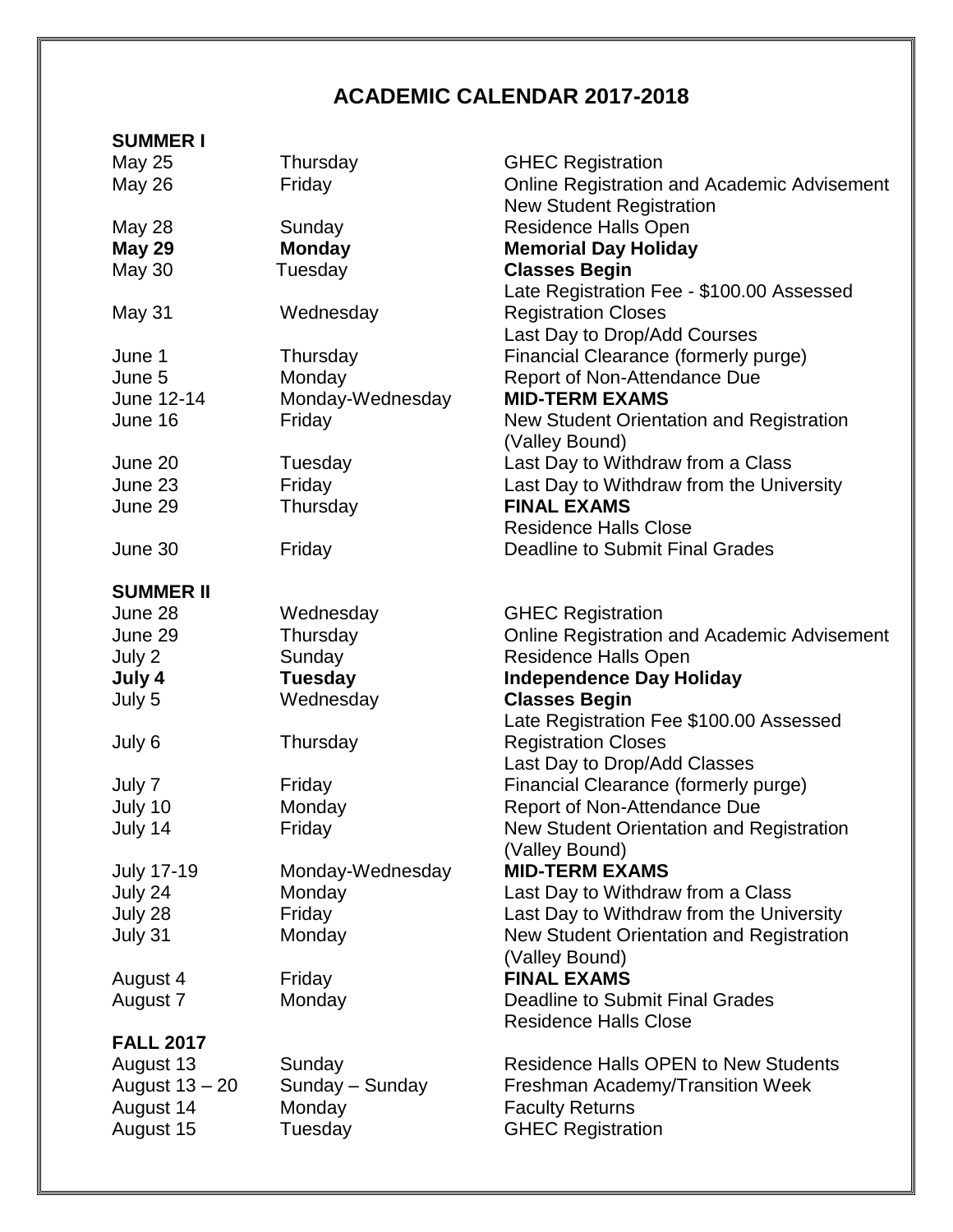|                            |                         | <b>Holmes CC Registration</b>                                                     |
|----------------------------|-------------------------|-----------------------------------------------------------------------------------|
| January 2                  | Tuesday                 | Faculty & Staff Return to Work                                                    |
| <b>SPRING 2018</b>         |                         |                                                                                   |
| January 3                  |                         |                                                                                   |
|                            | Wednesday<br>Tuesday    | <b>Deadline to Submit Final Grades</b>                                            |
| December 26<br>December 27 | Tuesday                 | <b>FINAL EXAMS</b>                                                                |
|                            | <b>Friday-Monday</b>    | <b>Winter Term classes resume</b>                                                 |
| December 22-25             |                         | Late Registration Fee \$100.00 Assessed<br><b>Christmas Break for Winter Term</b> |
| December 11                | Monday                  | <b>Winter Term Classes Begin</b>                                                  |
| <b>WINTER 2017</b>         |                         |                                                                                   |
|                            |                         |                                                                                   |
| December 11                | Monday                  | Deadline to Submit Final Grades                                                   |
| December 9                 | Saturday                | <b>Residence Halls Close</b>                                                      |
| December 4-8               | Monday-Friday           | <b>FINAL EXAMS</b>                                                                |
| December 8                 | Friday                  | <b>Weekend College Session III Ends</b>                                           |
| November 27                | Monday                  | <b>Classes Resume</b>                                                             |
|                            | <b>Wednesday-Friday</b> | <b>Thanksgiving Holidays</b>                                                      |
| November 22-24             | <b>Monday-Tuesday</b>   | <b>Fall Break for Faculty and Students</b>                                        |
| November 20-21             |                         |                                                                                   |
| November 10                | Friday                  | Last Day to Withdraw from the University                                          |
|                            |                         | <b>Weekend College Session III Begins</b>                                         |
| November 3                 | Friday                  | Last Day to Withdraw from a Class                                                 |
| October 28                 | Saturday                | <b>Weekend College Session II Ends</b>                                            |
| October 12                 | Thursday                | Online Registration begins for Spring 2018                                        |
| October 9-11               | Monday-Wednesday        | Academic Advisement                                                               |
| October 9                  | Monday                  | Deadline to Submit Mid-Term Grades                                                |
| October 2 - 6              | Monday-Friday           | <b>MID-TERM EXAMS</b>                                                             |
| September 29               | Friday                  | <b>Weekend College Session II Begins</b>                                          |
| September 23               | Saturday                | <b>Weekend College Session I Ends</b>                                             |
|                            |                         | December Graduation Application Due                                               |
| September 15               | Friday                  | Report of Non-Attendance Due                                                      |
| September 12               | Tuesday                 | <b>Financial Clearance</b>                                                        |
|                            |                         | <b>Registration Closes</b>                                                        |
| September 11               | Monday                  | Last Day to Drop/Add Classes                                                      |
| September 5                | Tuesday                 | <b>Classes Resume</b>                                                             |
| September 4                | <b>Monday</b>           | <b>Labor Day Holiday</b>                                                          |
| August 25                  | Friday                  | <b>Weekend College Session I Begins</b>                                           |
| <b>August 21-27</b>        | Monday - Sunday         | Sophomore Year Experience (SYE) Week                                              |
|                            |                         | Late Registration Fee \$100.00 Assessed                                           |
| August 21                  | Monday                  | <b>Classes Begin</b>                                                              |
| August 17                  | Thursday                | <b>Holmes CC Registration</b>                                                     |
|                            |                         | <b>Academic Advisement Continues</b>                                              |
|                            |                         | Online Registration and                                                           |
| August 16                  | Wednesday               | Coahoma CC Registration                                                           |
|                            |                         | $(4:00 \text{ pm})$                                                               |
|                            |                         | <b>Residence Halls OPEN to ALL Students</b>                                       |
|                            |                         |                                                                                   |